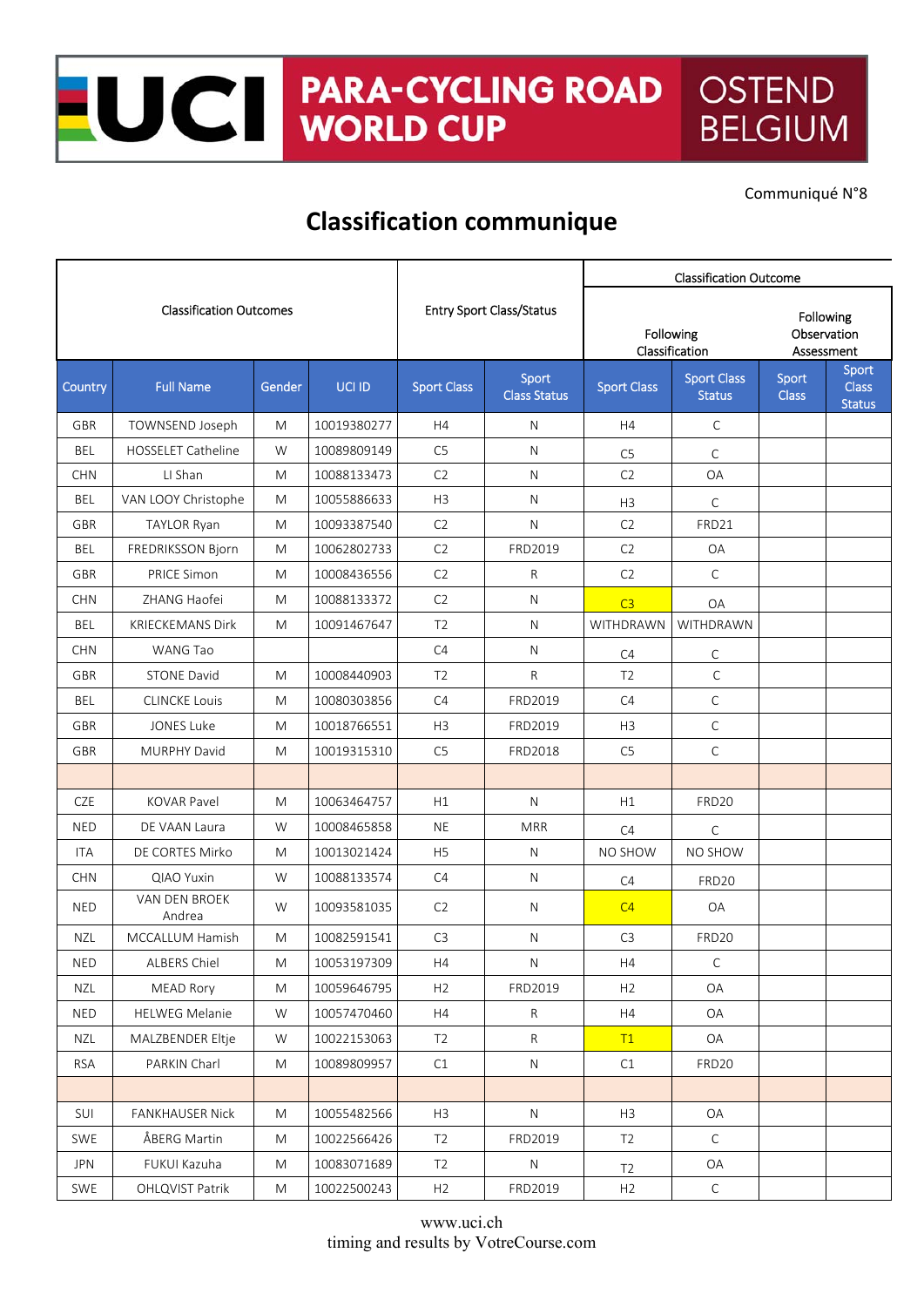## NOCI PARA-CYCLING ROAD

## OSTEND **BELGIUM**

| POL        | TURONEK Slawomir                        | M         | 10080166440       | C4             | FRD2019      | NO SHOW        | NO SHOW        |  |
|------------|-----------------------------------------|-----------|-------------------|----------------|--------------|----------------|----------------|--|
| POL        | PYTLAK Dariusz                          | M         | 10061952163       | C4             | FRD2019      | C4             | OA             |  |
| SWE        | STAHL Kristoffer                        | M         | 10061786253       | C2             | FRD2019      | C <sub>2</sub> | OA             |  |
| <b>NZL</b> | <b>SHARP Fraser</b>                     | M         | 10009655019       | C <sub>3</sub> | <b>MRR</b>   | C <sub>2</sub> | OA             |  |
| <b>SWE</b> | <b>STRANDBERG Daniel</b>                | M         | 10022568446       | C <sub>3</sub> | FRD2019      | C <sub>3</sub> | OA             |  |
| <b>NED</b> | Van Den Broek Andrea                    | W         | 10093581035       | C4             | Protest      | C4             | OA             |  |
|            | Day 2                                   |           |                   |                |              |                |                |  |
| GER        | LAWS Vanessa                            | W         | 10046152479       | C <sub>5</sub> | N            | C <sub>5</sub> | OA             |  |
| FRA        | GAILLARD Christophe                     | M         | 10075745361       | C4             | ${\sf N}$    |                | NO SHOW        |  |
| GER        | NOWKA Katharina                         | W         | 10049991457       | C2             | $\mathsf{N}$ | C <sub>2</sub> | OA             |  |
| FRA        | AMOSSE Stephane                         | M         | 10024723260       | C5             | $\mathsf{R}$ | <b>NE</b>      | $\overline{C}$ |  |
| GER        | PIJAHN Yvonne                           | W         | 10015422879       | H4             | $\mathsf{N}$ | H3             | OA             |  |
| <b>FRA</b> | <b>NUNES Mathieu</b>                    | M         | 10013398310       | H <sub>3</sub> | ${\sf N}$    | H <sub>3</sub> | $\mathsf C$    |  |
| <b>KOR</b> | LEE In Jea                              | m         | 100 084 609<br>09 |                | $\mathsf{N}$ | H4             | $\mathsf C$    |  |
| GER        | DREOCK-KASER<br>Angelika                | W         | 10009920252       | C4             | ${\sf R}$    | T <sub>2</sub> | OA             |  |
| <b>BRA</b> | DE SOUZA BEZERRA<br>Eduardo<br>Fernando | M         | 10071781293       | H <sub>2</sub> | N            |                | NO SHOW        |  |
|            |                                         |           |                   |                |              |                |                |  |
| <b>GER</b> | RADENZ Roland                           | M         | 10072544563       | T1             | FRD2019      | T1             | $\mathsf C$    |  |
| <b>ITA</b> | CRETTI Claudia                          | W         | 10091108242       | <b>NE</b>      | $\mathsf{R}$ | C4             | OA             |  |
| <b>USA</b> | <b>GAERTNER Travis</b>                  | M         | 10081257284       | H4             | FRD2019      | H4C            | $\mathsf C$    |  |
| <b>USA</b> | <b>KENNEDY Ellie</b>                    | W         | 10077736588       | T <sub>2</sub> | $\mathsf{N}$ | WITHDRAWN      | WITHDRAWN      |  |
| GRE        | <b>SYRMAS Athanasios</b>                | ${\sf M}$ | 10093859103       | H <sub>5</sub> | ${\sf N}$    | NO SHOW        | NO SHOW        |  |
| <b>ROU</b> | DOBRICA Ionela<br>Roxana                | W         | 10054247939       | H <sub>3</sub> | $\mathsf{N}$ | H3             | OA             |  |
| <b>USA</b> | SCHUBLE Jennifer                        | W         | 10006084409       | C <sub>5</sub> | R            | C <sub>5</sub> | $\mathsf C$    |  |
| <b>ITA</b> | <b>BOTTI Andrea</b>                     | M         | 10015807445       | H4             | N            | H4             | ΟA             |  |
| <b>USA</b> | ROLLMAN Jenna                           | W         | 10071876576       | H3             | N            | H <sub>3</sub> | $\mathsf{C}$   |  |
| ITA        | <b>BARTOLOTTA Dario</b>                 | M         | 10054951995       | H <sub>3</sub> | $\mathsf{N}$ | H4             | <b>OA</b>      |  |
|            |                                         |           |                   |                |              |                |                |  |
| <b>FRA</b> | <b>BOUZIANI Florian</b>                 | M         | 10083019755       | C3             | FRD2019      | C3             | $\mathsf{C}$   |  |
| ESP        | SANCHEZ-MIGALLON<br>MARTIN<br>Pedro     | M         | 10041807788       | C <sub>3</sub> | ${\sf N}$    |                | WITHDRAWN      |  |
| GBR        | VAN GASS Jaco                           | M         | 10009368867       | C4             | $\mathsf{R}$ | C3             | OA             |  |
| COL        | PEREA ARANGO<br>Alejandro               | M         | 10035333545       | C <sub>2</sub> | $\mathsf{R}$ | C3             | OA             |  |
| ITA        | LETI Marco                              | M         | 10032871664       | H <sub>3</sub> | ${\sf N}$    | H4             | OA             |  |
| <b>AUS</b> | SCHURMANN Kaitlyn                       | W         | 10072875575       | C1             | FRD2019      | C1             | $\mathsf{C}$   |  |
| COL        | AYALA AYALA Nestor<br>Javier            | M         | 10008494554       | T <sub>2</sub> | $\mathsf{R}$ | T <sub>2</sub> | $\mathsf{C}$   |  |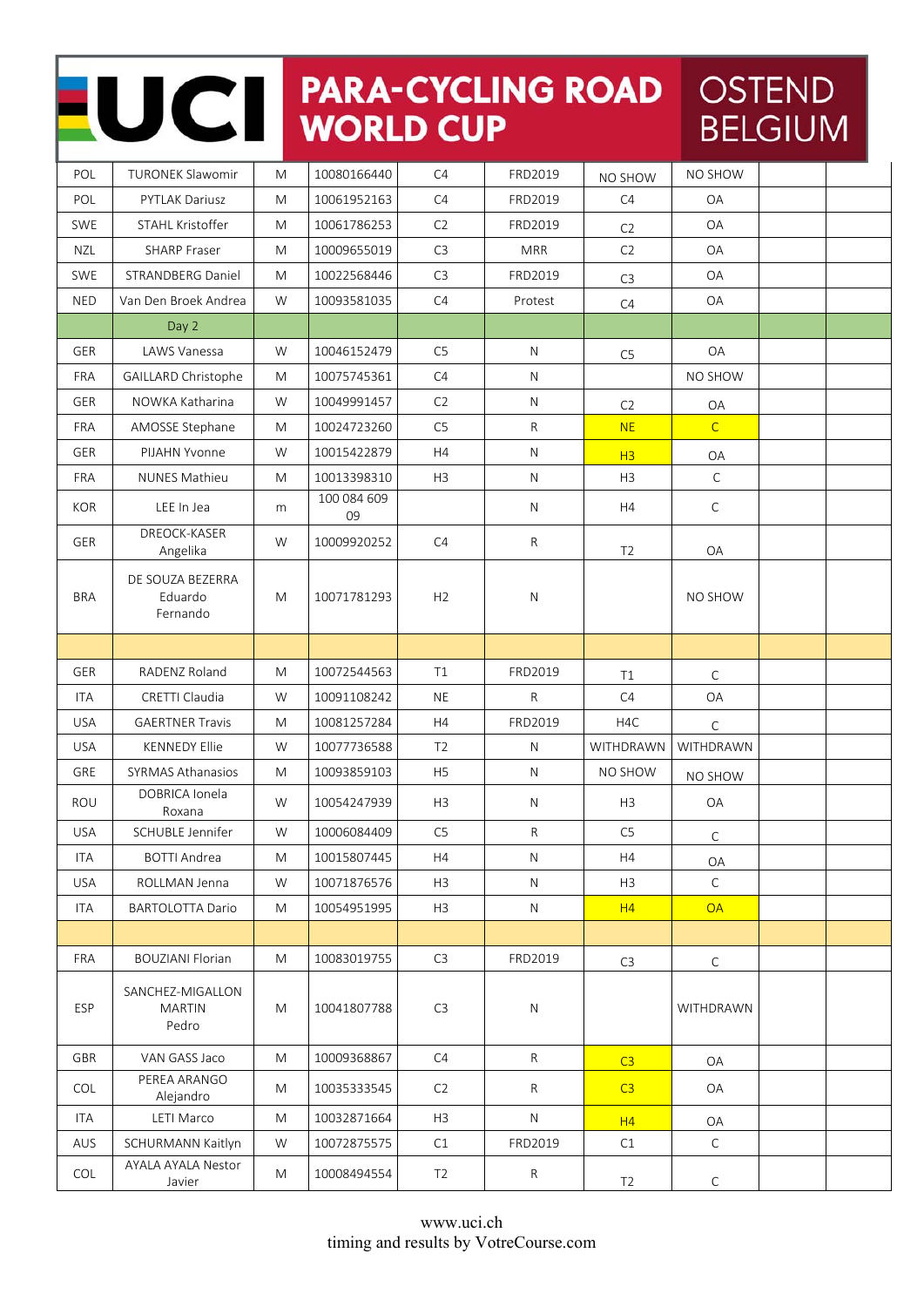| UCI        |                                              |           | <b>PARA-CYCLING ROAD</b><br><b>WORLD CUP</b> |                               |                 |                |                          | <b>OSTEND</b><br><b>BELGIUM</b> |  |  |
|------------|----------------------------------------------|-----------|----------------------------------------------|-------------------------------|-----------------|----------------|--------------------------|---------------------------------|--|--|
| <b>AUS</b> | <b>JONES Stuart</b>                          | M         | 10072878710                                  | T <sub>2</sub>                | FRD2019         | T <sub>2</sub> | <b>OA</b>                |                                 |  |  |
| AUT        | STADLBAUER<br>Christoph                      | M         | 10012566433                                  | H <sub>3</sub>                | FRD2019         | H <sub>3</sub> | C                        |                                 |  |  |
| <b>AUS</b> | <b>COOKE Carol</b>                           | W         | 10008450704                                  | T <sub>2</sub>                | R               | T <sub>2</sub> | $\mathsf C$              |                                 |  |  |
| <b>BRA</b> | <b>MATUNAGA</b><br>NASCIMENTO<br>Adriano     | M         | 10071826864                                  | T <sub>2</sub>                | N               | T <sub>2</sub> | OA                       |                                 |  |  |
|            |                                              |           |                                              |                               |                 |                |                          |                                 |  |  |
| <b>FIN</b> | SEPPALA Janne                                | M         | 10045876233                                  | H <sub>3</sub>                | N               | H <sub>3</sub> | <b>OA</b>                |                                 |  |  |
| <b>BRA</b> | <b>ALVES BUENO</b><br>Telma Aparecida        | W         | 10072047843                                  | C <sub>5</sub>                | FRD2019         | C <sub>5</sub> | C                        |                                 |  |  |
| COL        | MARULANDA<br><b>GRISALES</b><br>Wilmar       | M         | 10008496170                                  | C <sub>2</sub>                | R               |                | NO SHOW                  |                                 |  |  |
| ESP        | ADANERO ALVAREZ<br>Luis                      | M         | 10011223587                                  | H <sub>2</sub>                | FRD2017         | H <sub>2</sub> | FRD <sub>20</sub>        |                                 |  |  |
| <b>DEN</b> | KOEFOED Lykke                                | W         | 10066701224                                  | C4                            | FRD2019         | C <sub>3</sub> | <b>FRD20</b>             |                                 |  |  |
| <b>ESP</b> | ARROYO ABENZA Juan<br>Jose                   | M         | 10058240602                                  | H4                            | N               | H <sub>3</sub> | OA                       |                                 |  |  |
| <b>CZE</b> | HINDR Jiri                                   | M         | 10008499810                                  | T1                            | R               | T1             | $\mathsf{C}$             |                                 |  |  |
| <b>ESP</b> | GARCIA-MARQUINA<br>CASCALLANA<br>Luis Miguel | M         | 10011223991                                  | H <sub>3</sub>                | FRD2019         | H <sub>3</sub> | OA                       |                                 |  |  |
| CZE        | <b>DECKY Pavel</b>                           | M         | 10008499002                                  | H <sub>3</sub>                | R.              | H <sub>3</sub> | $\mathsf{C}$             |                                 |  |  |
| <b>BEL</b> | <b>THOMANNE Thibaud</b>                      | M         | 10080285365                                  | C <sub>2</sub>                | FRD2019         | C1             | OA                       |                                 |  |  |
| <b>COL</b> | MUNOZ MARIN<br>Esneider                      | M         | 10008496372                                  | C <sub>3</sub>                | R               | C <sub>3</sub> | C                        |                                 |  |  |
| <b>COL</b> | FLORIAN VALENCIA<br>Juan Jose                | M         | 10061605488                                  | C1                            | R               | C1             | $\mathsf{C}$             |                                 |  |  |
|            | Day 3                                        |           |                                              |                               |                 |                |                          |                                 |  |  |
| POR        | COSTA Luis                                   | M         | 10008844360                                  | H <sub>5</sub>                | ${\sf R}$       | CNC            |                          |                                 |  |  |
| <b>RSA</b> | COETZEE Gary                                 | M         | 10011106177                                  | C <sub>5</sub>                | ${\sf R}$       | C <sub>5</sub> | C                        | Protest<br>1.00                 |  |  |
| POR        | <b>BARRETO Paulo</b>                         | M         | 10044855107                                  | C4                            | N               | C3             | OA                       |                                 |  |  |
| <b>POR</b> | OLIVEIRA Diogo                               | M         | 10011226015                                  | H <sub>3</sub>                | R               | H <sub>3</sub> | OA                       |                                 |  |  |
| <b>USA</b> | PEACE Steven                                 | M         | 10008546084                                  | T <sub>2</sub>                | $R_{\parallel}$ | T <sub>2</sub> | OA                       |                                 |  |  |
| <b>LUX</b> | FRATINI Luciano                              | M         | 10009913077                                  | H3                            | ${\sf R}$       | H <sub>3</sub> | $\mathsf{C}$             |                                 |  |  |
| <b>USA</b> | SEREDA Monica                                | W         | 10049925072                                  | T <sub>2</sub>                | FRD2019         | T <sub>2</sub> | OA                       |                                 |  |  |
| <b>GER</b> | <b>KORBER Manuel</b>                         | M         | 10009653706                                  | C <sub>3</sub>                | FRD2019         | <b>CNC</b>     | UNABLE TO<br><b>RIDE</b> |                                 |  |  |
| <b>CZE</b> | CHARVAT Zbynek                               | M         | 10008839613                                  | T <sub>2</sub>                | $\mathsf{R}$    | T <sub>2</sub> | OA                       |                                 |  |  |
| COL        | PEREA ARANGO<br>ALEJANDRO                    | M         | 10035333545                                  | C <sub>3</sub> O <sub>A</sub> | PROTEST         | C <sub>3</sub> | OA                       |                                 |  |  |
| <b>FRA</b> | AMOSSE Stephane                              | M         | 10024723260                                  | <b>NER</b>                    | PROTEST         | <b>NE</b>      | $\mathsf{C}$             |                                 |  |  |
| <b>GER</b> | <b>MERKLEIN Vico</b>                         | ${\sf M}$ | 10008519614                                  | H4                            | ${\sf R}$       | H3             | OA                       |                                 |  |  |
|            | VARGAS VILLANUEVA                            |           |                                              |                               |                 |                |                          |                                 |  |  |
| <b>COL</b> | Carlos Andres                                | M         | 10035394371                                  | C5                            | R               | NO SHOW        | NO SHOW                  |                                 |  |  |
| POR        | NEVES Carlos                                 | M         | 10092508476                                  | H4                            | N               | H4             | OA                       |                                 |  |  |